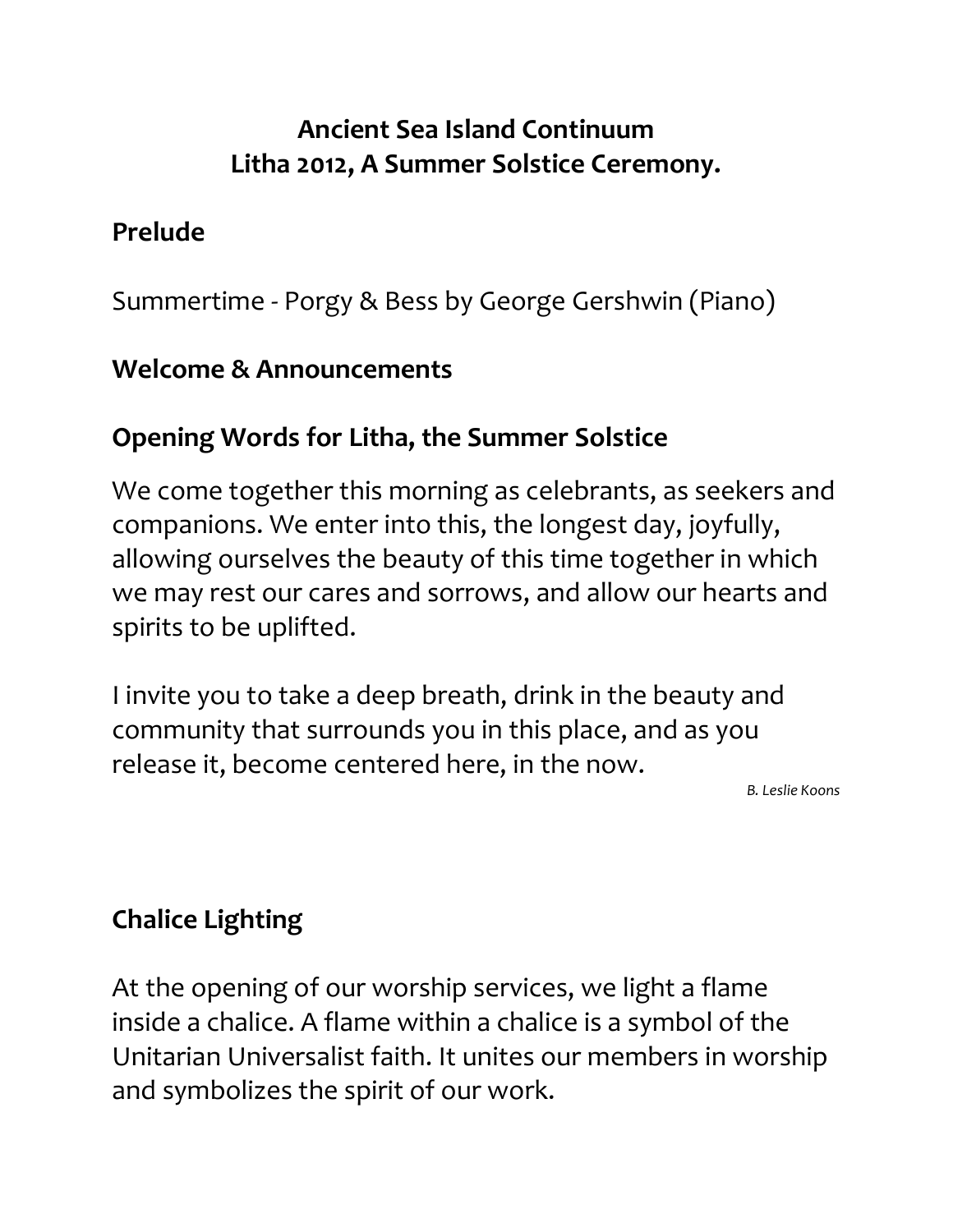# Hymn - Spirit of Life (Hymn 123)

# Story For All Ages

### The Woman Who Outshone the Sun

Adapted from a poem written by Alejandro Cruz Martinez, a young Zapotec poet. Martinez was killed in 1987 while organizing his people to regain their lost water rights. http://uupuertorico.org/story/water.htm

The day Lucia Zenteno arrived, everyone in the village was astonished. No one knew where she came from. Yet they all saw that she was amazingly beautiful and that she brought thousands of dancing butterflies and brightly colored flowers on her skirts. She walked softly yet with a quiet dignity, her long, unbraided hair flowing behind her. A loyal iguana walked at her side.

No one knew who she was, but they did know that nothing shone as brightly as Lucia Zenteno. Some people said that Lucia Zenteno outshone the sun. Others said that her glorious hair seemed to block out the light. Everyone felt a little afraid of someone so wonderful and yet so strange.

There used to be a river that ran by the town, almost the same river that runs by there now.

And people said that when Lucia Zenteno went there to bathe, the river fell in love with her. The water rose from its bed and began to flow through her shining black hair.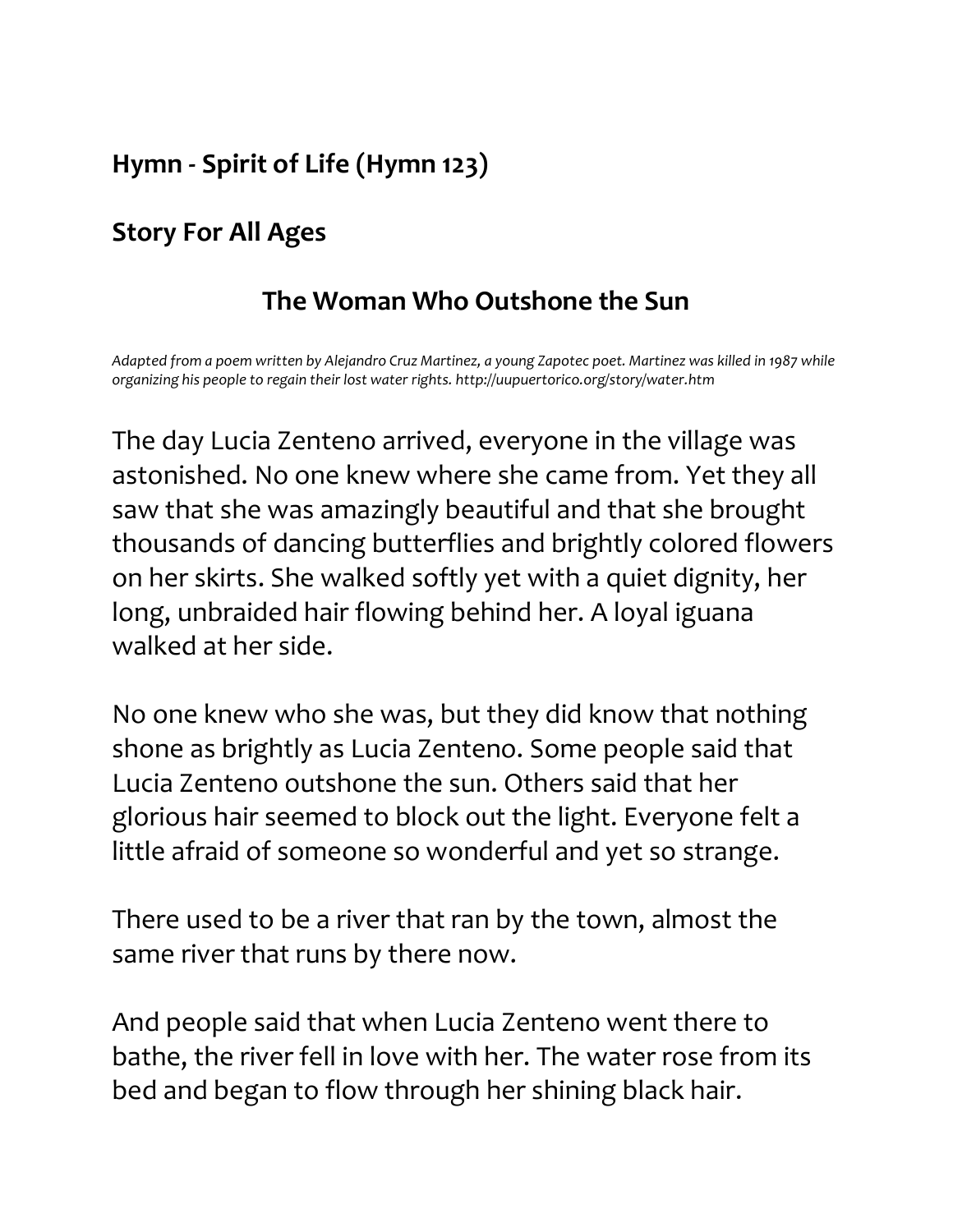Fish jumped and swam, while otters dove and slithered.

When Lucia finished bathing, she would sit by the river and comb out her hair with a comb made from the wood of the mesquite tree. And when she did, the water, the fishes, and the otters would flow out of her hair and return to the river once more.

The old people of the village said, that although Lucia was different from them, she should be honored and treated with respect.

You should respect Lucia because she understands the ways of nature.

But some people did not listen to the elders. They were afraid of Lucia's powers, which they did not understand. And so they refused to answer Lucia's greetings, or offer her their friendship. They spied on her day and night. They even made up a cruel chant.

Lucia plays with otters! Lucia smells like fish heads!

Lucia did not return the meanness of the people. She kept to herself and continued to walk with her head held high. Her quiet dignity angered some of the people. They whispered that Lucia must be trying to harm them.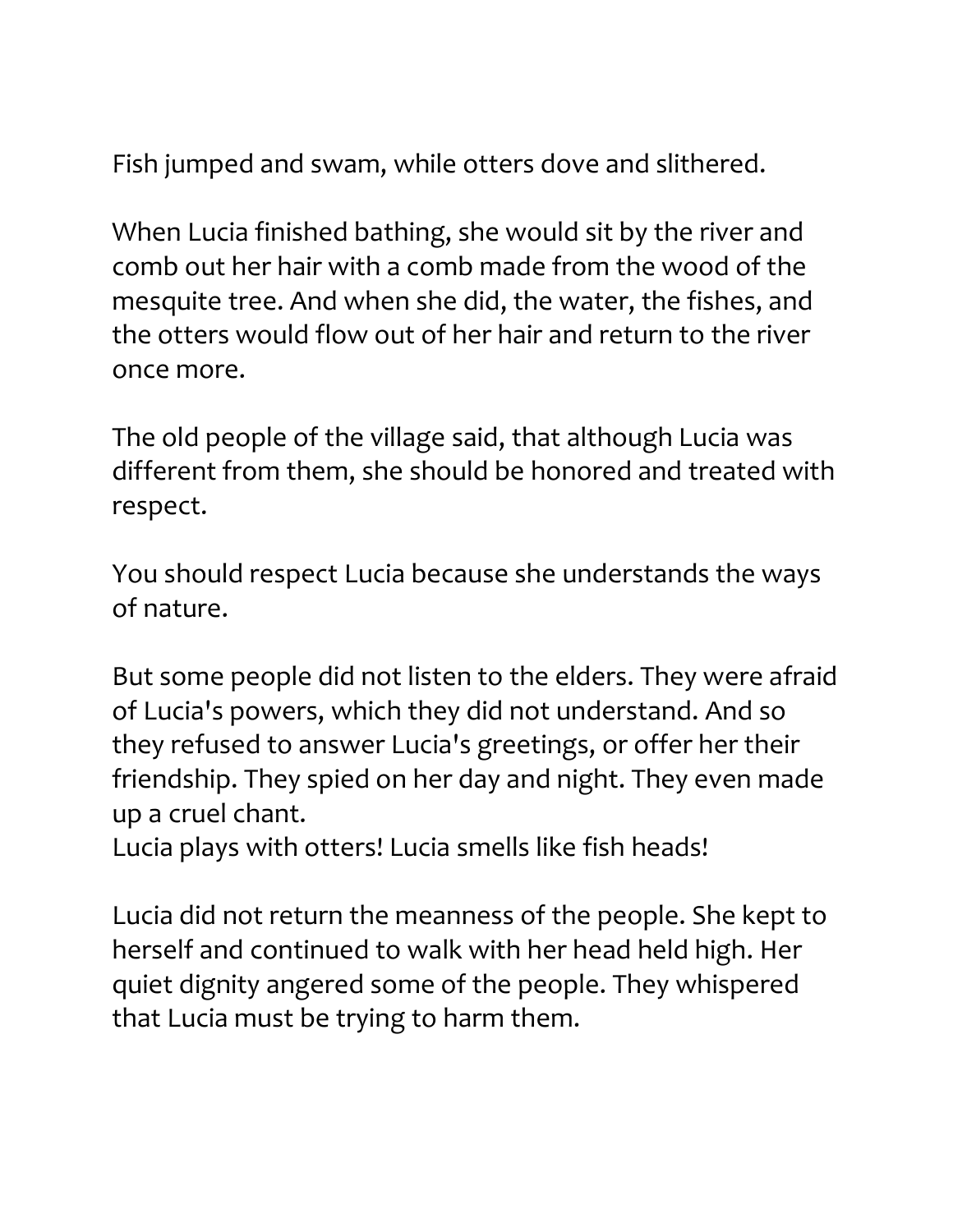People became more afraid of Lucia and so they treated her more cruelly. They continued their chant, even louder than before.

Lucia plays with otters! Lucia smells like fish heads!

Finally, they drove her from the village.

Lucia went down to the river one last time to say good-bye. As always, the water rose to greet her and began to flow through her glorious hair.

But this time when she tried to comb the river out of her hair, the river would not leave her. And so, when Lucia Zenteno left the village, the river and the fishes and the otters went with her, leaving only a dry, winding riverbed, a serpent of sand where the water had been.

Everyone saw that Lucia Zenteno was leaving and that the river, the fishes, and the otters were leaving with her. The people were filled with despair. They had never imagined that their beautiful river would ever leave them, no matter what they did.

Where once there had been green trees and cool breezes, now no more rain fell, no birds sang, no otters played. The people and their animals suffered from thirst. People began to understand, as never before, how much the river, the fishes, the otters, even the trees and birds had meant to the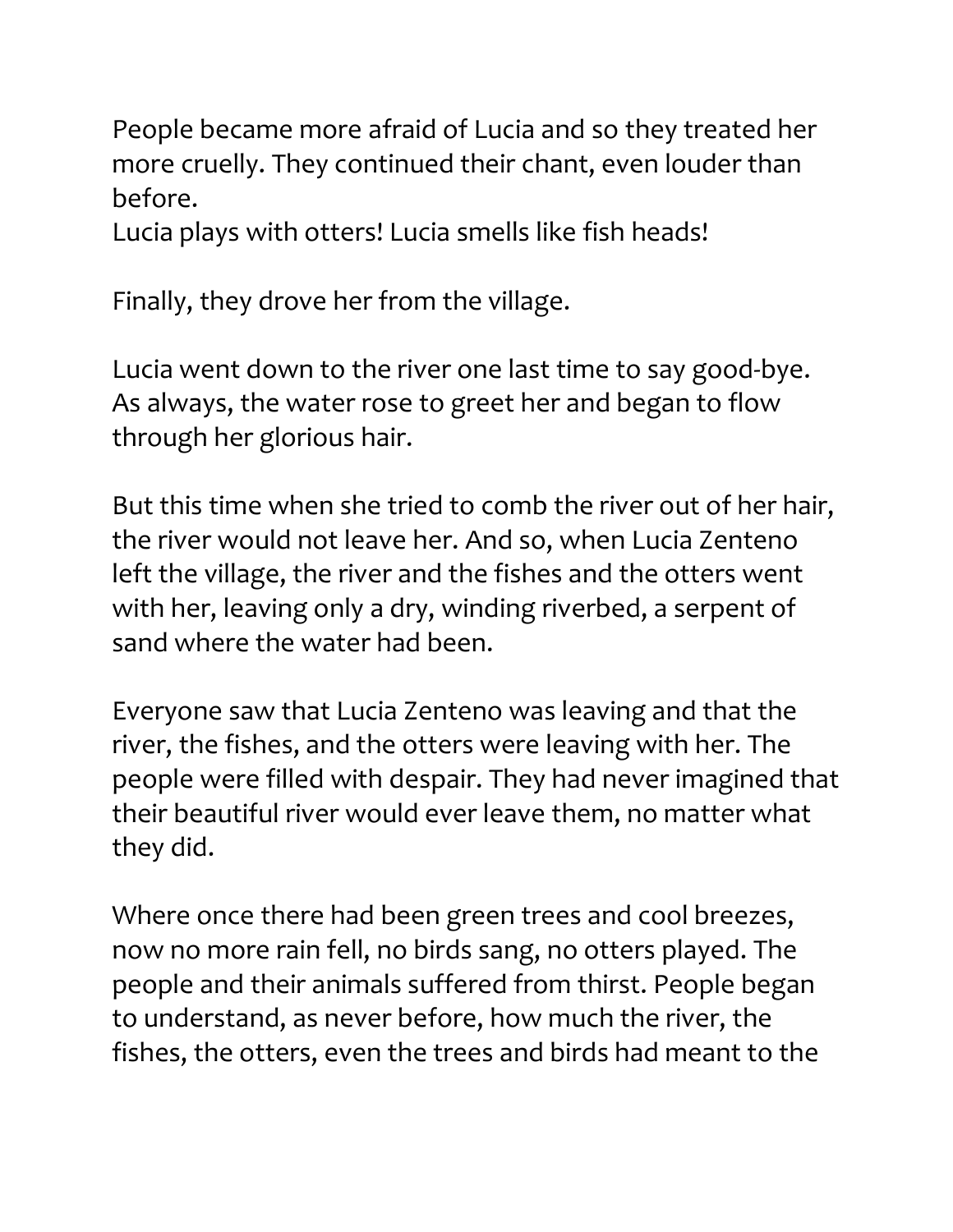village. They began to understand how much the river had loved Lucia Zenteno.

The elders said that everyone must search for Lucia and beg her forgiveness. We must apologize for treating her so cruelly!

Some people did not want to. But when the drought continued, everyone finally agreed to follow the elders' advice. And so the whole village set out in search of Lucia.

After many days of walking, the people found the iguana cave where Lucia had gone to seek refuge. Lucia was waiting for them, but they could not see her face. She had turned her back to the people.

At first no one dared say a word. Then two children called out:

Lucia, we ask your forgiveness. Have mercy upon us and return our river!

There was no reply, so one of the townspeople called out: Lucia, we ask your forgiveness. Have mercy upon us and return our river!

Alas, there was no reply.

Please everyone,call out to Lucia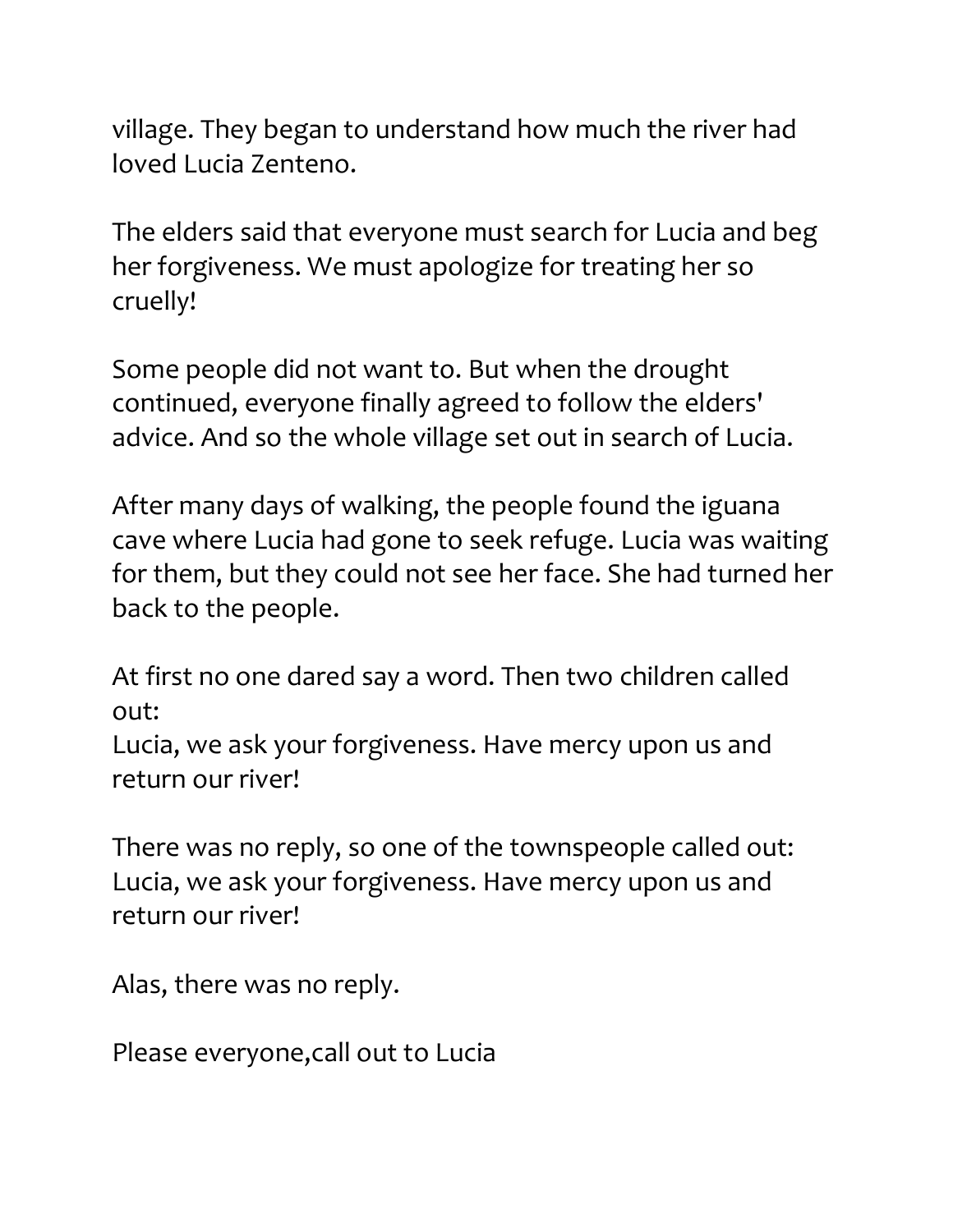### Lucia, we ask your forgiveness. Have mercy upon us and return our river!

Lucia Zenteno turned and looked at the people. She saw their frightened, tired faces, and she felt compassion for them. At last, she asked the river to return to the people. Lucia told them that, just as the river gives water to all who are thirsty, no matter who they are, they must treat everyone with kindness, even those who seem different.

The people remembered how they had treated Lucia, and they hung their heads in shame.

Narrator: Seeing that the people were truly sorry for what they had done, Lucia returned with them to the village and began to comb out her hair.

She combed out the water, she combed out the fishes, she combed out the otters, and she kept on combing until the river had returned once more to where it belonged. The people were overjoyed to have their river again. They poured water over themselves and over their animals, they jumped into the river, and they laughed and cried with happiness.

In all the excitement, no one noticed at first that Lucia had disappeared again. But soon the children began to ask questions. Where did she go? Where can she be?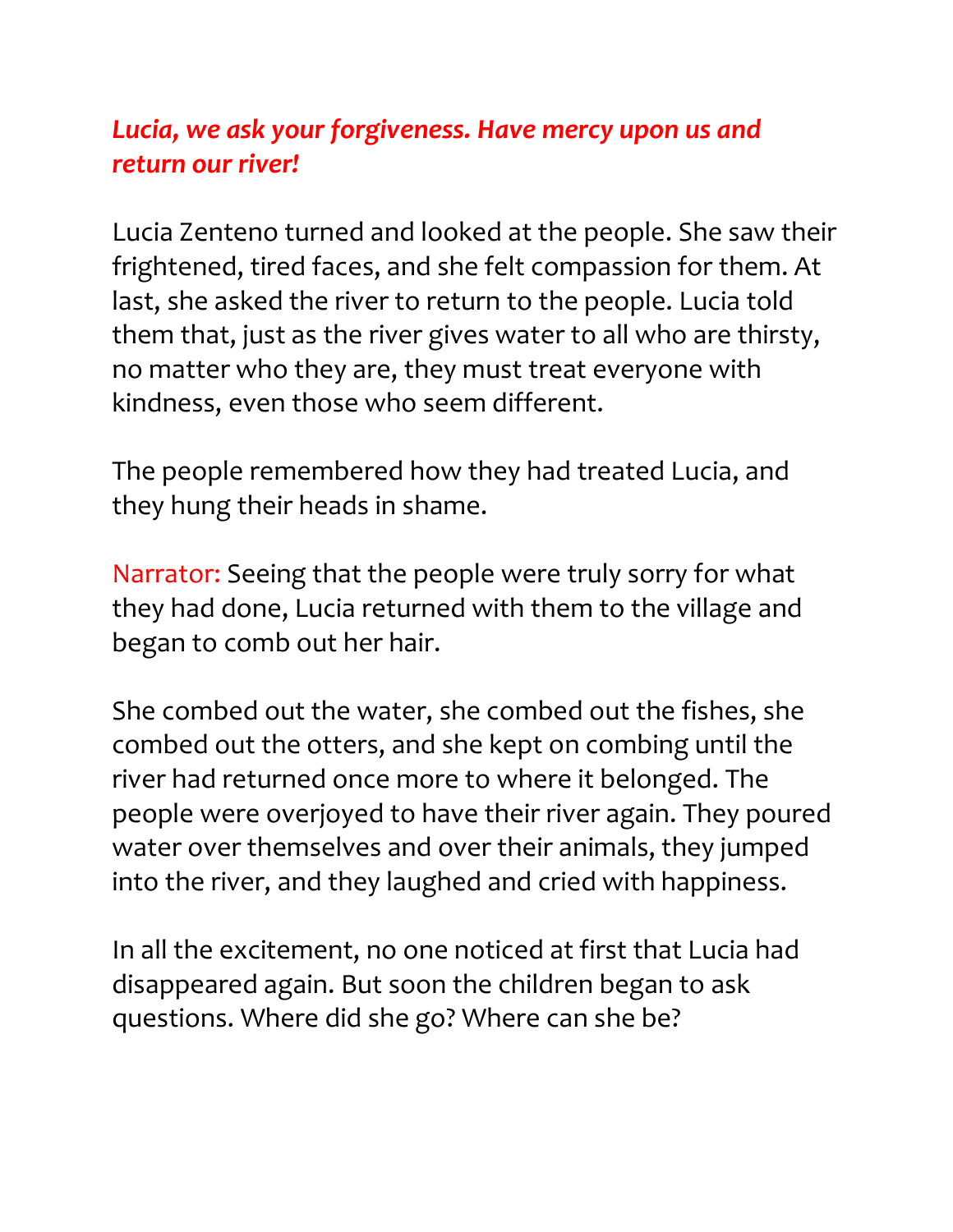The elders replied that Lucia had not really left them. Though they would not be able to see her, she would always be there, guiding and protecting them, helping them to live with love and understanding in their hearts.

At long last, the skies opened, the rain came down and blessed the town.

#### Joys and Sorrows

# **Offering**

Vivaldi, the Four Seasons Concerto for Violin, "The Summer" Op. 8 no. 2 g-moll: Presto

### Summer Solstice Meditation

Before Time Was

Before time was, there was The One; The One was all, and all was The One.

And the vast expanse known as the universe was The One, all wise, all pervading, all powerful, eternally changing.

And space moved. The One molded energy into twin forms, equal but opposite, fashioning the Goddess and God from The One and of The One.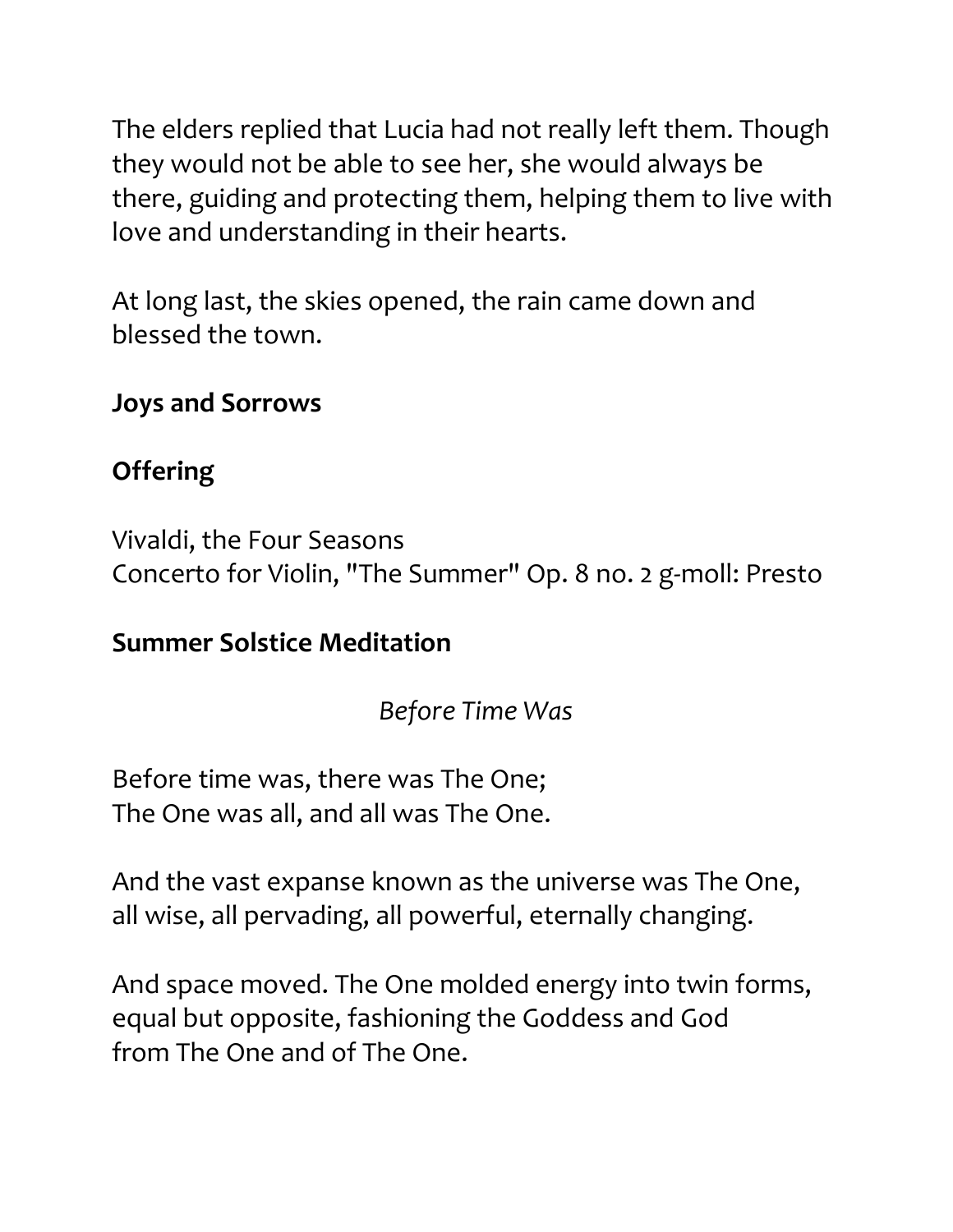The Goddess and God stretched and gave thanks to The One, but darkness surrounded them.

They were alone, solitary save for The One.

So they formed energy into gases and gases into suns and planets and moons; They sprinkled the universe with whirling globes And so all was given shape by the hands of the Goddess and God.

Light arose and the sky was illuminated by a billion suns. The Goddess and God, satisfied by their works, rejoiced and loved, and were one.

From their union sprang the seeds of all life, and the human race so that we might achieve incarnation upon the Earth.

The Goddess chose the Moon as her symbol, and the God the Sun as his to remind the inhabitants of Earth of their creators.

All are born, live, die and are reborn Beneath the Moon and Sun; All things come to pass thereunder, and all occurs with the blessings of The One, the Goddess and God, as has been the way of existence since before time was.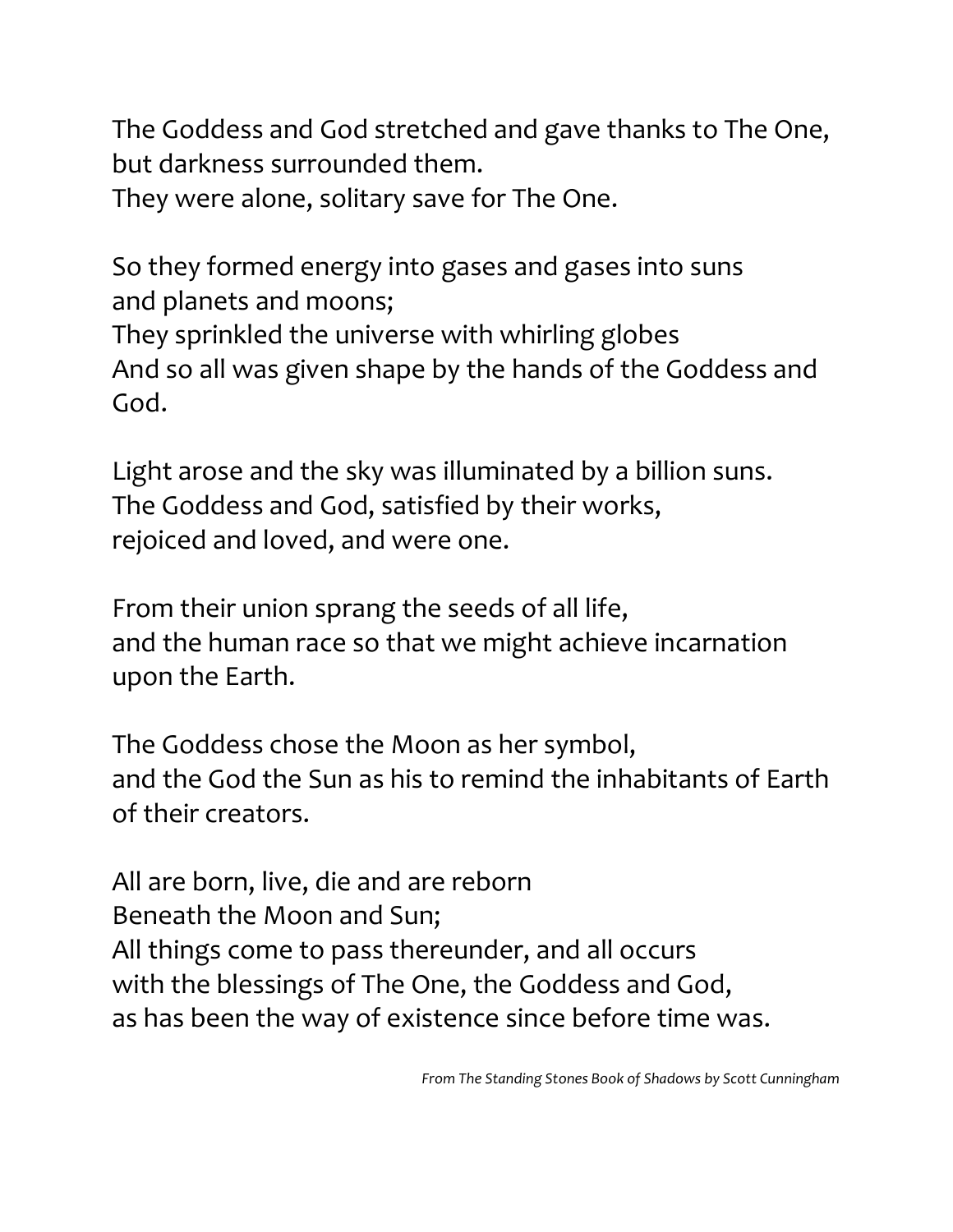### The Thirteen Wonders of the Ancient Sea Island Continuum

I am the first of the spirits in this place. The dawn of time is my sacred space. I am of the Sun of the summer sky, Life needs my light, glowing from on high. Blessed be the Sun.

I am the second of the spirits in this place. The Sun's warmth cools upon my embrace. I am of the Sea, the boundless waters of the Earth. Life begins within my shallows where I give birth. Blessed be the Sea.

I am the third of the spirits in this place, Rising from the Sea, with a solitary peaceful pace. I am the Island, with waters upon every side. Life abounds and flows with every turning tide. Blessed be the Island.

I am the fourth of the spirits in this place, Softening the shores, my breath upon its face. I am of the Wind, the breath of the gentle breeze, The sweltering storm and the frosty freeze. Blessed be the Wind.

I am the fifth of the spirits in this place, Swimming and schooling and giving chase.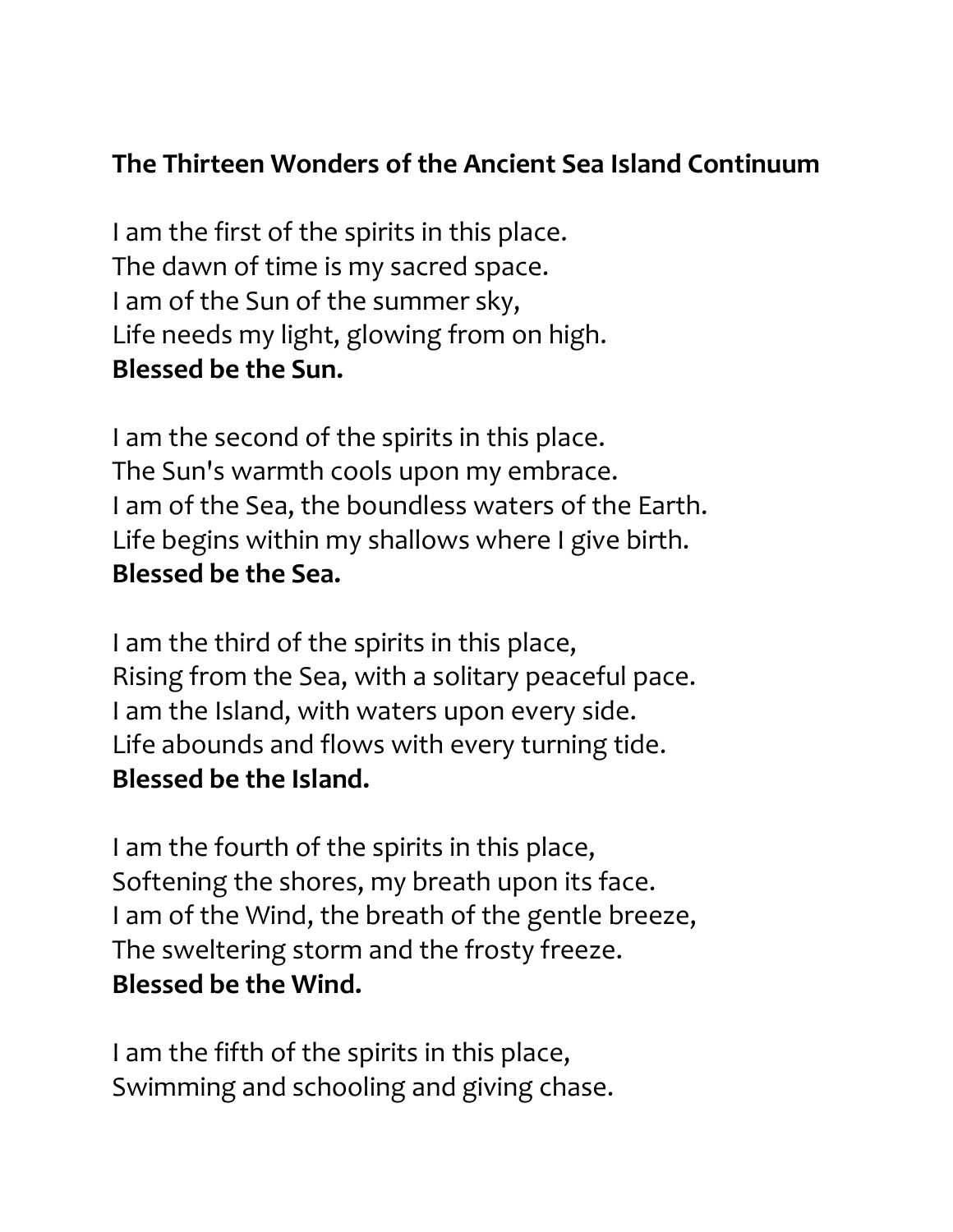I am of the Fishes in the Sea, the creature aquatic, Large and small, feeding and fed upon. Life is so chaotic. Blessed be the Fishes.

I am the sixth of the spirits in this place. With fragrant scents and colorful grace. I am of the Flowers on the Island, the drawing of desires, A brightening burst of beauty that delicately transpires. Blessed be the Flowers.

I am the seventh of the spirits in this place. The shade on the ground, the canopy of airy space. I am of the Trees of the forest, with leaves that touch the sky, Deep roots anchor my strength, with dignity I tower high. Blessed be the Trees.

I am the eighth of the spirits in this place. With fur or with hide, the hunter and the hunted. I am of the Animals, first here, then there, the Shape-Shifter My protection goes forth To those hiding silently or running swifter. Blessed be the Animals.

I am the ninth of the spirits in this place. Circling the islands together, quietly or at a jolting pace I am of the Dolphins, swimming in an ocean heaven My movements show the joy of Life, A smile in every expression. Blessed be the Dolphins.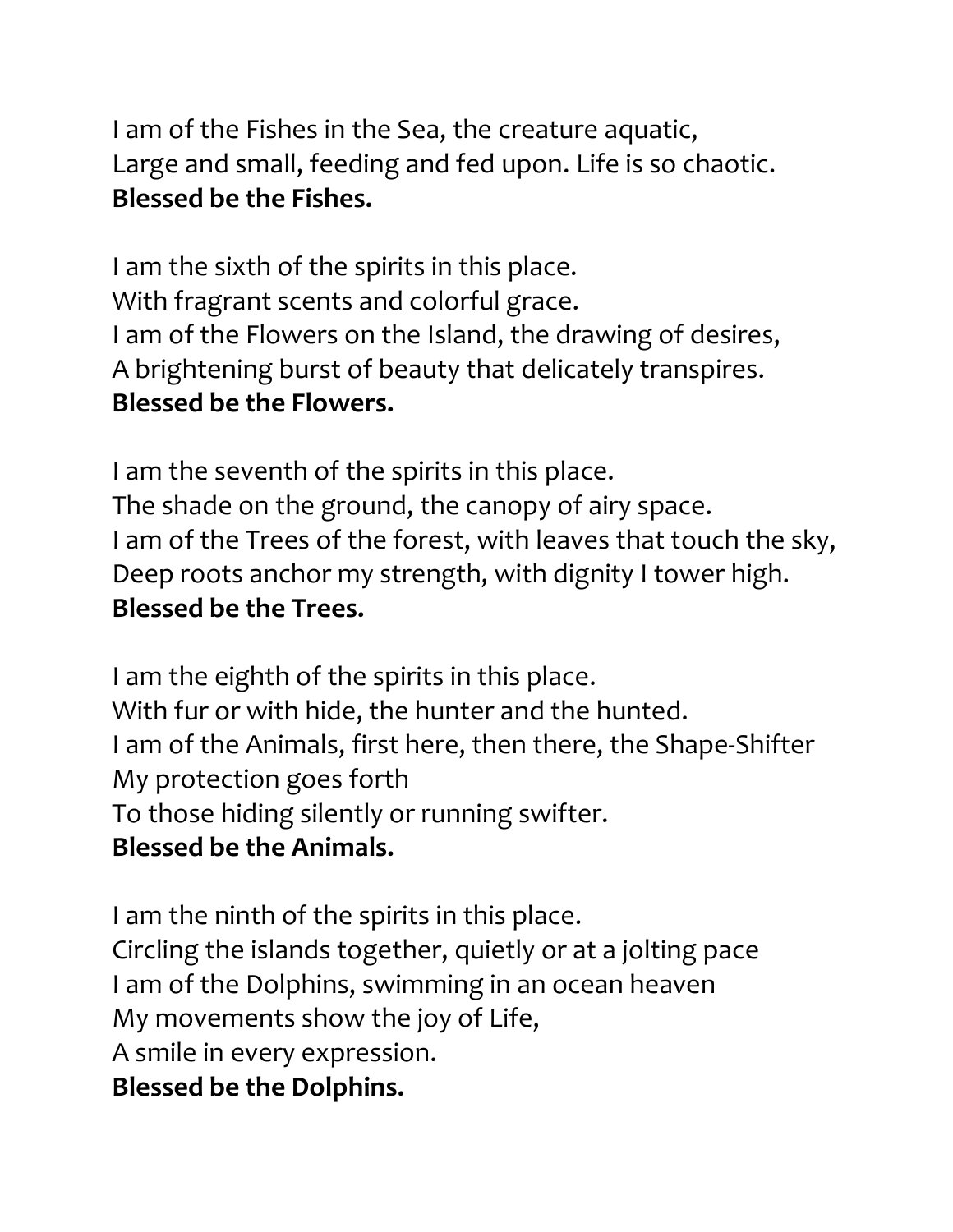I am the tenth of the spirits in this place.

Soaring o'er the trees on land, or over the ocean's surface, I am of the Birds of the Air, flitting and flying effortlessly, My flights inspire the wonder of Life, as I sing vicariously. Blessed be the Birds.

I am the eleventh of the spirits in this place. Walking through the village green, Or on a beach that's timeless I am of the Women, The healers, the weavers, the Givers of Life. Balancing logic and emotion, my Love can heal all strife. Blessed be the Women.

I am the twelfth of the spirits in this place. Hunting, farming, building homes, I share my mate's embrace, I am of the Men, designers, crafters, laborers, Who work on land and sea, Fathers to the ones we love, on this sylvan island sanctuary. Blessed be the Men.

I am the thirteenth of the spirits in this place. Native, European, African, Or bearing another immigrant's trace, I am of this Fellowship, Connected by intent wherever we're from To all the spirits within this ancient sea island continuum. Blessed be the Community.